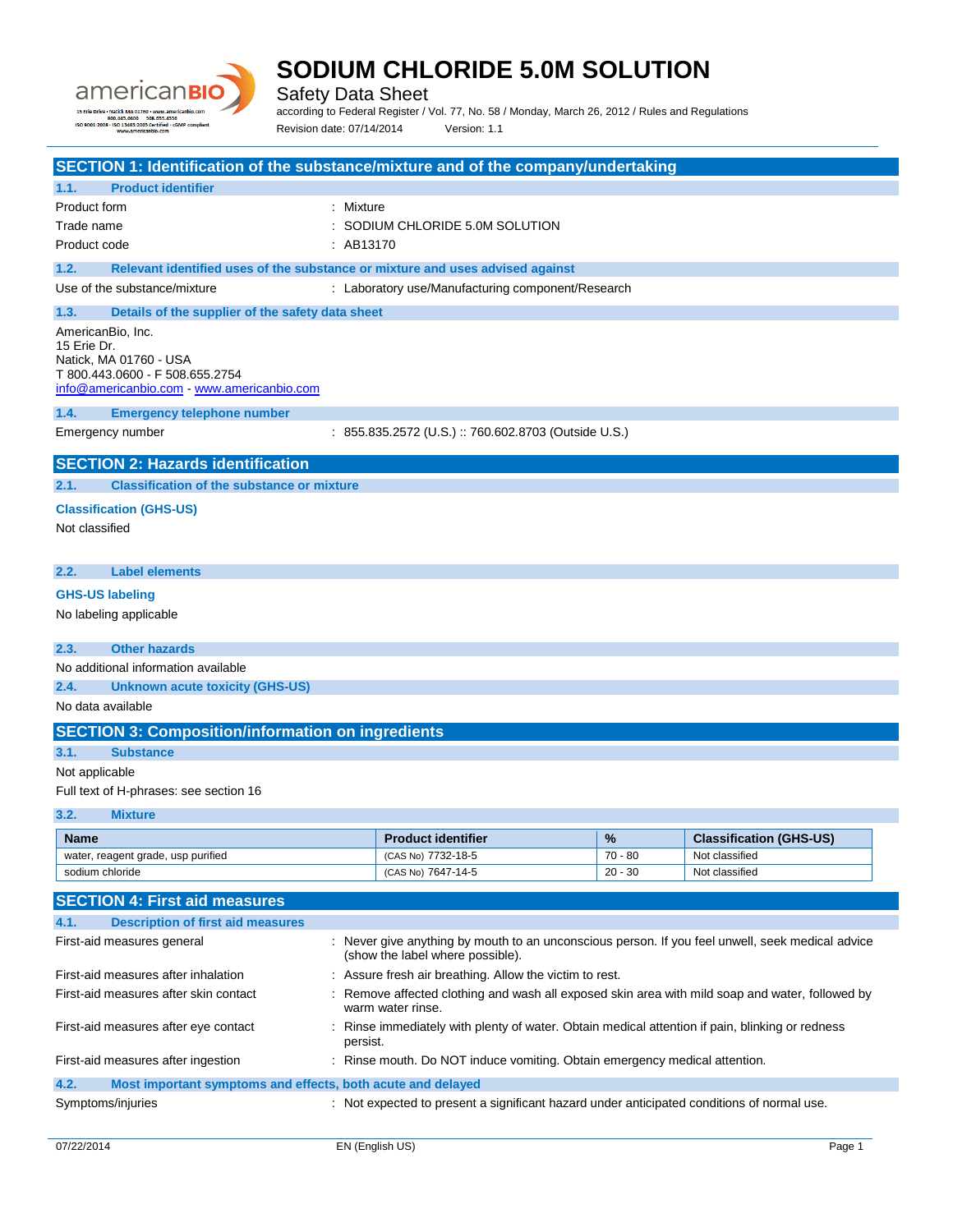#### Safety Data Sheet

according to Federal Register / Vol. 77, No. 58 / Monday, March 26, 2012 / Rules and Regulations

| 4.3.<br>Indication of any immediate medical attention and special treatment needed                      |                                                                                                                                                                                            |  |  |
|---------------------------------------------------------------------------------------------------------|--------------------------------------------------------------------------------------------------------------------------------------------------------------------------------------------|--|--|
| No additional information available                                                                     |                                                                                                                                                                                            |  |  |
| <b>SECTION 5: Firefighting measures</b>                                                                 |                                                                                                                                                                                            |  |  |
| 5.1.<br><b>Extinguishing media</b>                                                                      |                                                                                                                                                                                            |  |  |
| suitable extinguishing media                                                                            | : Foam. Dry powder. Carbon dioxide. Water spray. Sand.                                                                                                                                     |  |  |
| Unsuitable extinguishing media                                                                          | : Do not use a heavy water stream.                                                                                                                                                         |  |  |
| 5.2.<br>Special hazards arising from the substance or mixture                                           |                                                                                                                                                                                            |  |  |
| No additional information available                                                                     |                                                                                                                                                                                            |  |  |
| 5.3.<br><b>Advice for firefighters</b>                                                                  |                                                                                                                                                                                            |  |  |
| Firefighting instructions                                                                               | : Use water spray or fog for cooling exposed containers. Exercise caution when fighting any<br>chemical fire. Avoid (reject) fire-fighting water to enter environment.                     |  |  |
| Protection during firefighting                                                                          | : Do not enter fire area without proper protective equipment, including respiratory protection.                                                                                            |  |  |
| <b>SECTION 6: Accidental release measures</b>                                                           |                                                                                                                                                                                            |  |  |
| Personal precautions, protective equipment and emergency procedures<br>6.1.                             |                                                                                                                                                                                            |  |  |
| 6.1.1.<br>For non-emergency personnel                                                                   |                                                                                                                                                                                            |  |  |
| Emergency procedures                                                                                    | : Evacuate unnecessary personnel.                                                                                                                                                          |  |  |
| 6.1.2.<br>For emergency responders                                                                      |                                                                                                                                                                                            |  |  |
| Protective equipment                                                                                    | Equip cleanup crew with proper protection.                                                                                                                                                 |  |  |
| <b>Emergency procedures</b>                                                                             | : Ventilate area.                                                                                                                                                                          |  |  |
| 6.2.<br><b>Environmental precautions</b>                                                                |                                                                                                                                                                                            |  |  |
| Prevent entry to sewers and public waters. Notify authorities if liquid enters sewers or public waters. |                                                                                                                                                                                            |  |  |
| 6.3.<br>Methods and material for containment and cleaning up                                            |                                                                                                                                                                                            |  |  |
| Methods for cleaning up                                                                                 | : Soak up spills with inert solids, such as clay or diatomaceous earth as soon as possible. Collect<br>spillage. Store away from other materials.                                          |  |  |
| 6.4.<br><b>Reference to other sections</b>                                                              |                                                                                                                                                                                            |  |  |
| See Heading 8. Exposure controls and personal protection.                                               |                                                                                                                                                                                            |  |  |
| <b>SECTION 7: Handling and storage</b>                                                                  |                                                                                                                                                                                            |  |  |
| <b>Precautions for safe handling</b><br>7.1.                                                            |                                                                                                                                                                                            |  |  |
| Precautions for safe handling                                                                           | : Wash hands and other exposed areas with mild soap and water before eat, drink or smoke and<br>when leaving work. Provide good ventilation in process area to prevent formation of vapor. |  |  |
| 7.2.<br>Conditions for safe storage, including any incompatibilities                                    |                                                                                                                                                                                            |  |  |
| Storage conditions                                                                                      | : Keep only in the original container in a cool, well ventilated place away from : Store in a dry<br>place. Keep container closed when not in use.                                         |  |  |
| Incompatible products                                                                                   | Strong bases. strong acids.                                                                                                                                                                |  |  |
| Incompatible materials                                                                                  | : Sources of ignition. Direct sunlight.                                                                                                                                                    |  |  |
| 7.3.<br><b>Specific end use(s)</b>                                                                      |                                                                                                                                                                                            |  |  |
| No additional information available                                                                     |                                                                                                                                                                                            |  |  |
| <b>SECTION 8: Exposure controls/personal protection</b>                                                 |                                                                                                                                                                                            |  |  |
| <b>Control parameters</b><br>8.1.                                                                       |                                                                                                                                                                                            |  |  |
| No additional information available                                                                     |                                                                                                                                                                                            |  |  |

| 8.2.<br><b>Exposure controls</b> |                                           |
|----------------------------------|-------------------------------------------|
| Personal protective equipment    | : Avoid all unnecessary exposure.         |
| Hand protection                  | : Wear protective gloves.                 |
| Eye protection                   | : Chemical goggles or safety glasses.     |
| Respiratory protection           | : Wear approved mask.                     |
| Other information                | : When using, do not eat, drink or smoke. |
|                                  |                                           |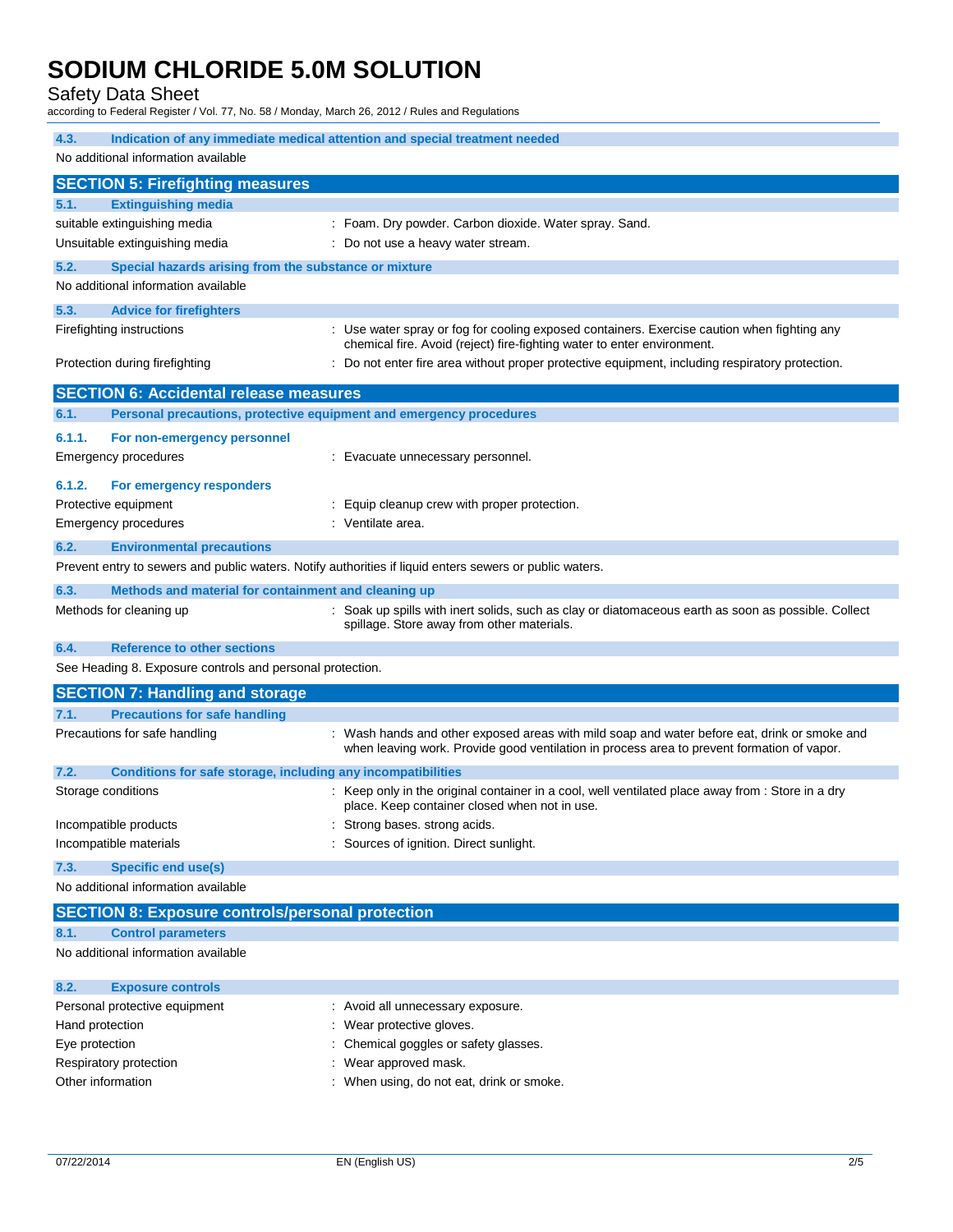#### Safety Data Sheet

according to Federal Register / Vol. 77, No. 58 / Monday, March 26, 2012 / Rules and Regulations

| <b>SECTION 9: Physical and chemical properties</b>            |                     |
|---------------------------------------------------------------|---------------------|
| Information on basic physical and chemical properties<br>9.1. |                     |
| Physical state                                                | : Liquid            |
| Color                                                         | : Colorless.        |
| Odor                                                          | characteristic.     |
| Odor threshold                                                | No data available   |
| pH                                                            | No data available   |
| Relative evaporation rate (butyl acetate=1)                   | : No data available |
| Melting point                                                 | : No data available |
| Freezing point                                                | : No data available |
| Boiling point                                                 | : No data available |
| Flash point                                                   | : No data available |
| Self ignition temperature                                     | No data available   |
| Decomposition temperature                                     | No data available   |
| Flammability (solid, gas)                                     | : No data available |
| Vapor pressure                                                | No data available   |
| Relative vapor density at 20 °C                               | : No data available |
| Relative density                                              | No data available   |
| Solubility                                                    | : No data available |
| Log Pow                                                       | No data available   |
| Log Kow                                                       | No data available   |
| Viscosity, kinematic                                          | : No data available |
| Viscosity, dynamic                                            | : No data available |
| <b>Explosive properties</b>                                   | No data available   |
| Oxidizing properties                                          | No data available   |
| <b>Explosive limits</b>                                       | : No data available |
| <b>Other information</b><br>9.2.                              |                     |
| No additional information available                           |                     |
| <b>SECTION 10: Stability and reactivity</b>                   |                     |
| 10.1.<br><b>Reactivity</b>                                    |                     |
| No additional information available                           |                     |
| 10.2.<br><b>Chemical stability</b>                            |                     |

#### Not established.

#### **10.3. Possibility of hazardous reactions** Not established.

**10.4. Conditions to avoid**

Direct sunlight. Extremely high or low temperatures.

### **10.5. Incompatible materials**

strong acids. Strong bases.

#### **10.6. Hazardous decomposition products**

fume. Carbon monoxide. Carbon dioxide.

|       | <b>SECTION 11: Toxicological information</b> |  |
|-------|----------------------------------------------|--|
| 11.1. | Information on toxicological effects         |  |
|       |                                              |  |

```
Acute toxicity in the case of the Case of the Case of the Case of the Case of the Case of the Case of the Case of the Case of the Case of the Case of the Case of the Case of the Case of the Case of the Case of the Case of
```

| sodium chloride (7647-14-5) |                                                                                                                                                                  |
|-----------------------------|------------------------------------------------------------------------------------------------------------------------------------------------------------------|
| LD50 oral rat               | 3000 mg/kg (3550 mg/kg bodyweight; Rat; Rat; Experimental value; Experimental value, 3550<br>mg/kg bodyweight; Rat; Rat; Experimental value; Experimental value) |
| LD50 dermal rabbit          | > 10000 mg/kg (Rabbit; Experimental value, Rabbit; Experimental value)                                                                                           |
| Skin corrosion/irritation   | Not classified                                                                                                                                                   |
| 07/22/2014                  | 3/5<br>EN (English US)                                                                                                                                           |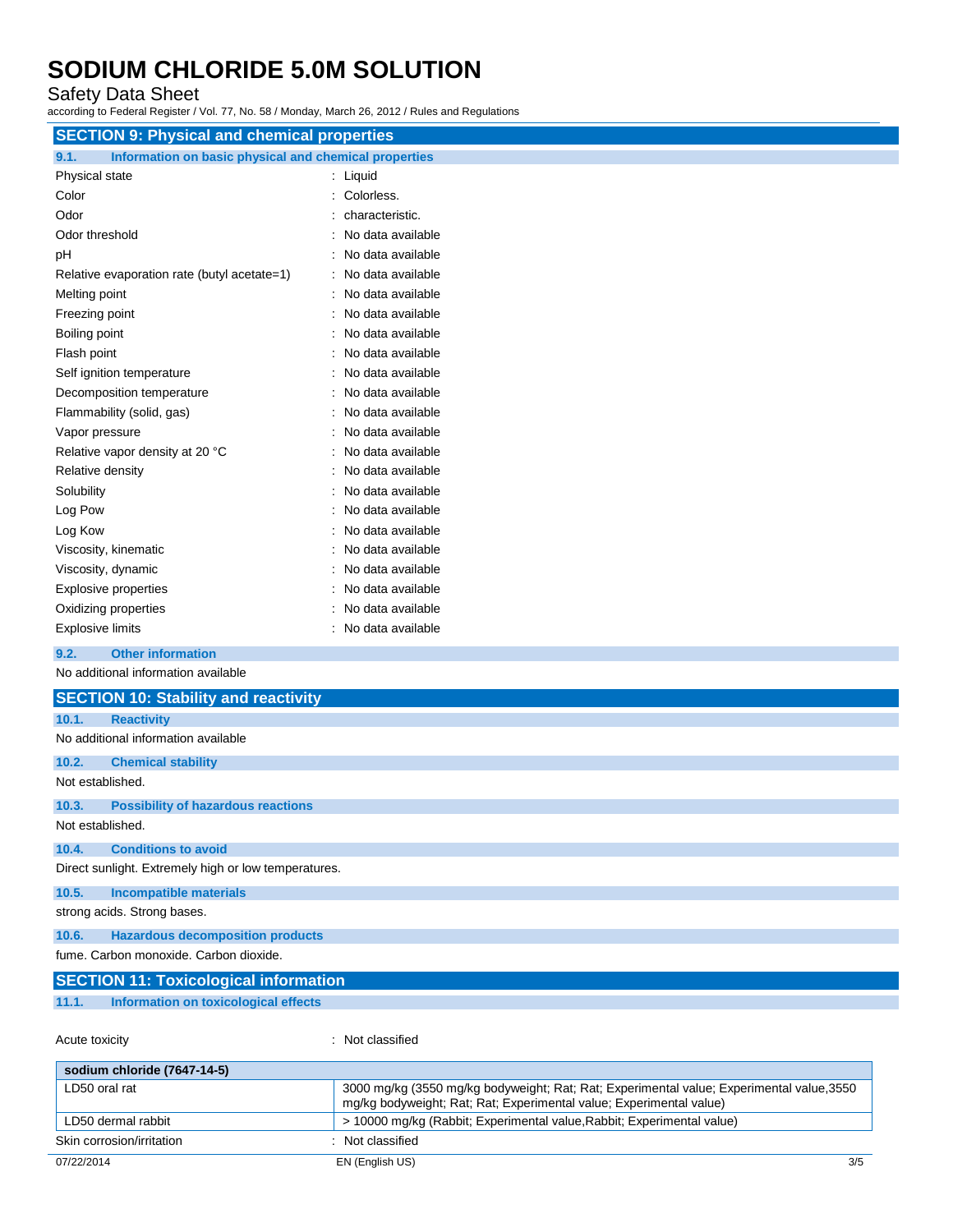### Safety Data Sheet

according to Federal Register / Vol. 77, No. 58 / Monday, March 26, 2012 / Rules and Regulations

| Serious eye damage/irritation                          | : Not classified                                                    |
|--------------------------------------------------------|---------------------------------------------------------------------|
| Respiratory or skin sensitization                      | : Not classified                                                    |
| Germ cell mutagenicity                                 | : Not classified                                                    |
| Carcinogenicity                                        | : Not classified                                                    |
| Reproductive toxicity                                  | : Not classified                                                    |
| Specific target organ toxicity (single exposure)       | : Not classified                                                    |
|                                                        |                                                                     |
| Specific target organ toxicity (repeated<br>exposure)  | : Not classified                                                    |
| Aspiration hazard                                      | : Not classified                                                    |
| Potential Adverse human health effects and<br>symptoms | : Based on available data, the classification criteria are not met. |

### **SECTION 12: Ecological information**

**12.1. Toxicity**

| sodium chloride (7647-14-5) |                                                        |
|-----------------------------|--------------------------------------------------------|
| LC50 fish 1                 | 11100 mg/l 96 h; Salmo gairdneri (Oncorhynchus mykiss) |
| EC50 Daphnia 1              | 1000 mg/l (48 h; Daphnia magna)                        |
| LC50 fish 2                 | 5840 mg/l (96 h; Lepomis macrochirus)                  |
| EC50 Daphnia 2              | 340.7 mg/l (48 h; Daphnia magna)                       |
| Threshold limit algae 1     | 4967 mg/l (72 h; Algae; Inhibitory)                    |
| Threshold limit algae 2     | 2430 mg/l (120 h; Algae)                               |

### **12.2. Persistence and degradability**

| <b>SODIUM CHLORIDE 5.0M SOLUTION</b>      |                                                                                         |  |
|-------------------------------------------|-----------------------------------------------------------------------------------------|--|
| Persistence and degradability             | Not established.                                                                        |  |
| sodium chloride (7647-14-5)               |                                                                                         |  |
| Persistence and degradability             | Biodegradability: not applicable. No (test)data on mobility of the substance available. |  |
| Biochemical oxygen demand (BOD)           | Not applicable                                                                          |  |
| Chemical oxygen demand (COD)              | Not applicable                                                                          |  |
| <b>ThOD</b>                               | Not applicable                                                                          |  |
| BOD (% of ThOD)                           | Not applicable                                                                          |  |
| 12.3.<br><b>Bioaccumulative potential</b> |                                                                                         |  |
| SODIUM CHI ORIDE 5.0M SOLUTION            |                                                                                         |  |

| <u>00010111 0112011102 0.0111 0020 11011</u> |                                                    |  |
|----------------------------------------------|----------------------------------------------------|--|
| Bioaccumulative potential                    | Not established.                                   |  |
| sodium chloride (7647-14-5)                  |                                                    |  |
| Log Pow                                      | -3.0 (Calculated)                                  |  |
| Bioaccumulative potential                    | Low potential for bioaccumulation (Log Kow $<$ 4). |  |
|                                              |                                                    |  |

#### **12.4. Mobility in soil**

No additional information available

| 12.5. | <b>Other adverse effects</b> |  |
|-------|------------------------------|--|
|       |                              |  |

Other information **contract to the environment.** The environment of the environment.

| <b>SECTION 13: Disposal considerations</b>                  |                                                                                                                |
|-------------------------------------------------------------|----------------------------------------------------------------------------------------------------------------|
| 13.1.<br>Waste treatment methods                            |                                                                                                                |
| Waste disposal recommendations<br>Ecology - waste materials | Dispose in a safe manner in accordance with local/national regulations.<br>: Avoid release to the environment. |
|                                                             |                                                                                                                |

### **SECTION 14: Transport information**

In accordance with DOT

No dangerous good in sense of transport regulations